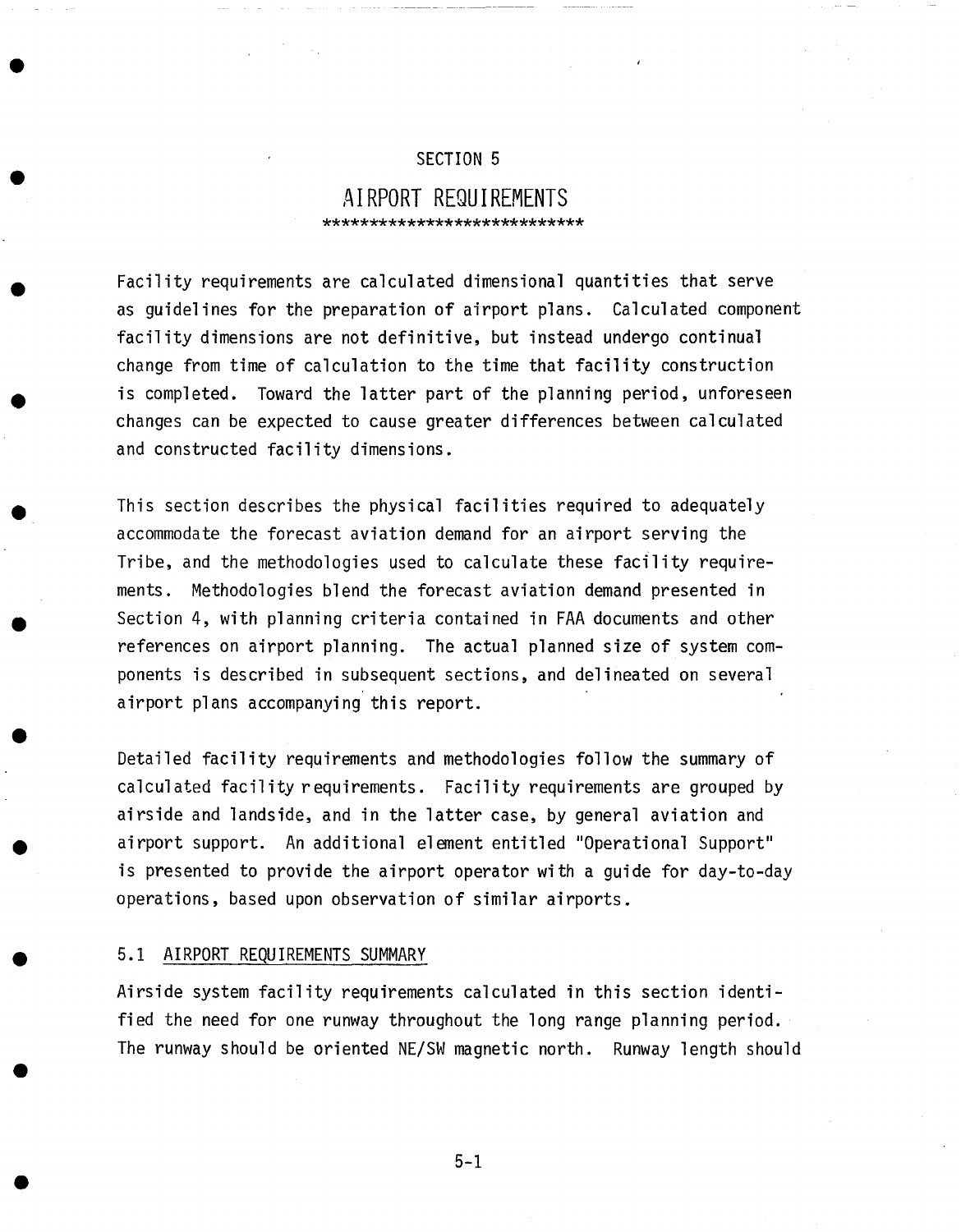be 2,134 meters (7,000 feet), width 23 meters (75 feet), and pavement bearing strength should be 5,700 kg. (12,500 pounds) single wheel loading. Required air navigation aids include a rotating beacon, Medium IntenSity Runway Lighting (MIRL) and a Terminal VHF Omnirange (TVOR). A summary of airfield facility requirements is presented in Exhibit 5-I.

Calculations for landside facilities indicate a maximum need for one 9-unit tee hangar for the short to intermediate-range planning period and a maximum of twelve additional units during the long-range planning period.

If the construction of tee hangars is not possible, it will be necessary to provide a like number of aircraft tiedown positions for each of the based aircraft. Regardless of which type of aircraft storage  $\nu$ is selected, additional areas will have to be developed for itinerant aircraft tiedown/parking. For the short to intermediate-range, six itinerant positions are indicated, increasing to eleven positions in the long-range planning period.

During the short to intermediate-range planning period, the amount of activity at the airport will not justify a full time fixed base operator (FBO). However, the airport operator should plan to construct a building of 540 square feet with toilet facilities, a telephone, an office for recording fuel sales, etc., and a small waiting room for itinerant pilots and passengers. A portion of this building might also be used for display and sales of Hopi crafts. At some time prior to the end of the long-range planning period this structure should be enlarged to 1,860 square feet to accommodate increased activity. The building should be planned in such a manner that it may, with minimum modification, become a fixed base operator/general aviation terminal building.

Initial auto parking capacity should be sited adjacent to the general aviation terminal and consist of a paved area capable of accommodating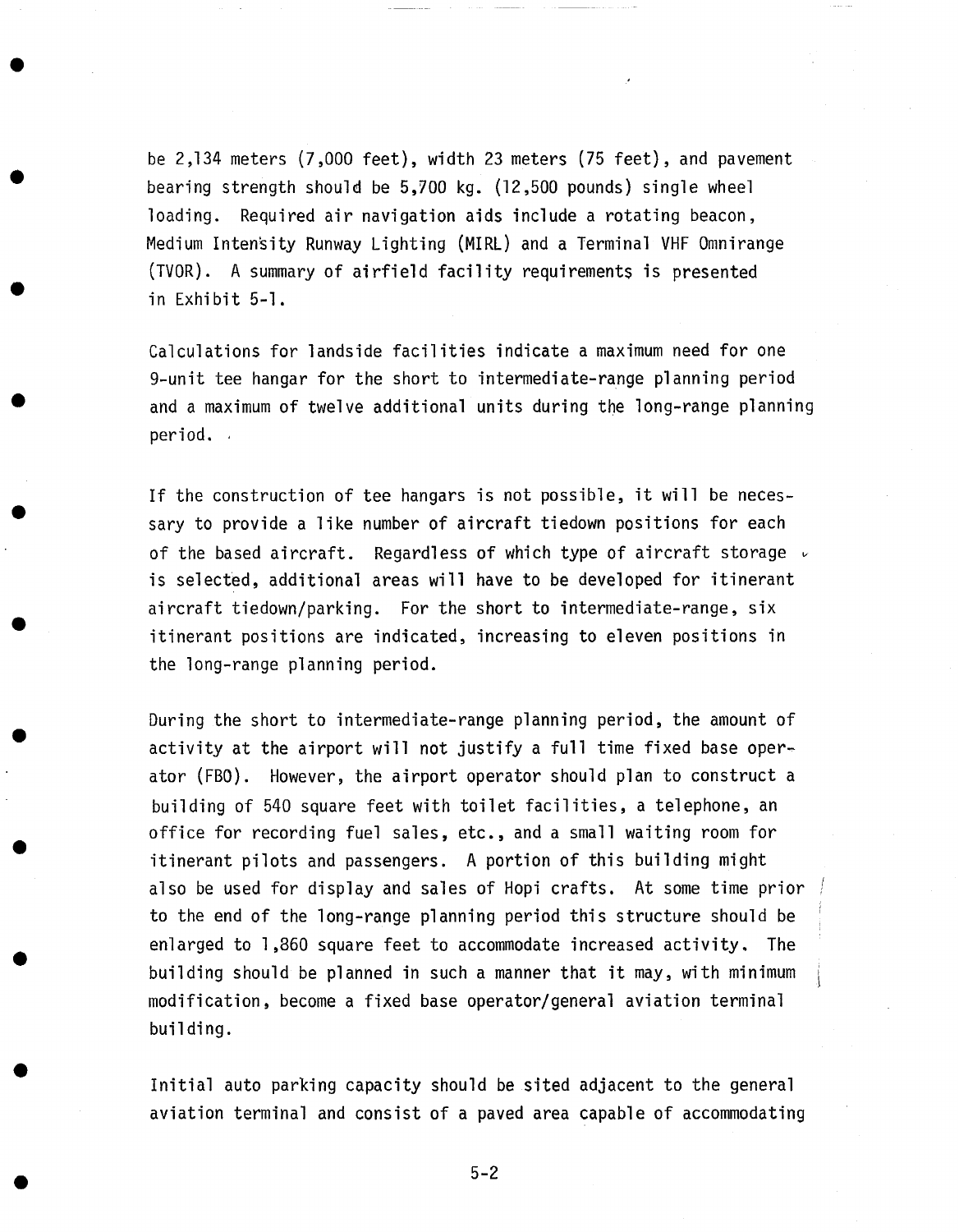|                           | AIRSIDE SYSTEM   |               |                       |                       |
|---------------------------|------------------|---------------|-----------------------|-----------------------|
|                           | 1976             | 1982          | 1987                  | 1997                  |
| Airfield                  |                  |               |                       |                       |
| Runway , NE/SW            |                  |               |                       |                       |
| Length (meters)           | 1,219            | 2,134         | 2,134                 | 2,134                 |
| Width (meters)            | 12               | 23            | 23                    | 23                    |
| Strength (000 kilograms)  | 5.75<br>$EST.$ ) | 5.7S          | 5.7S                  | 5.75                  |
| Length (feet)             | 4,000            | 7,000         | 7,000                 | 7,000                 |
| Width (feet)              | 40               | 75            | 75                    | 75                    |
| Strength (000 pounds)     | 12.55<br>(EST.)  | 12.5S         | 12.5S                 | 12.5S                 |
| Air Navigation Aids       |                  |               |                       |                       |
| Approach Aids             | None             | <b>TVOR</b>   | <b>TVOR</b><br>VASI-2 | <b>TVOR</b><br>VASI-2 |
| Runway Lights             | <b>LIRL</b>      | <b>MIRL</b>   | <b>MIRL</b>           | MIRL                  |
| Runway Marking            | BASIC            | <b>NPI</b>    | <b>NPI</b>            | <b>NPI</b>            |
| Rotating Beacon           |                  | 1,000<br>Watt | 1,000<br>Watt         | 1,000<br>Watt         |
| Operational Capacity      |                  |               |                       |                       |
| Practical Annual Capacity |                  | 104,000       | 149,600               | 149,600               |
| Practical Hourly - VFR    |                  | 74            | 86                    | 86                    |
| Practical Hourly - IFR    |                  | 10            | 10                    | 10                    |

# EXHIBIT 5-I FACILITY REQUIREMENTS SUMMARY

S - Single wheel loading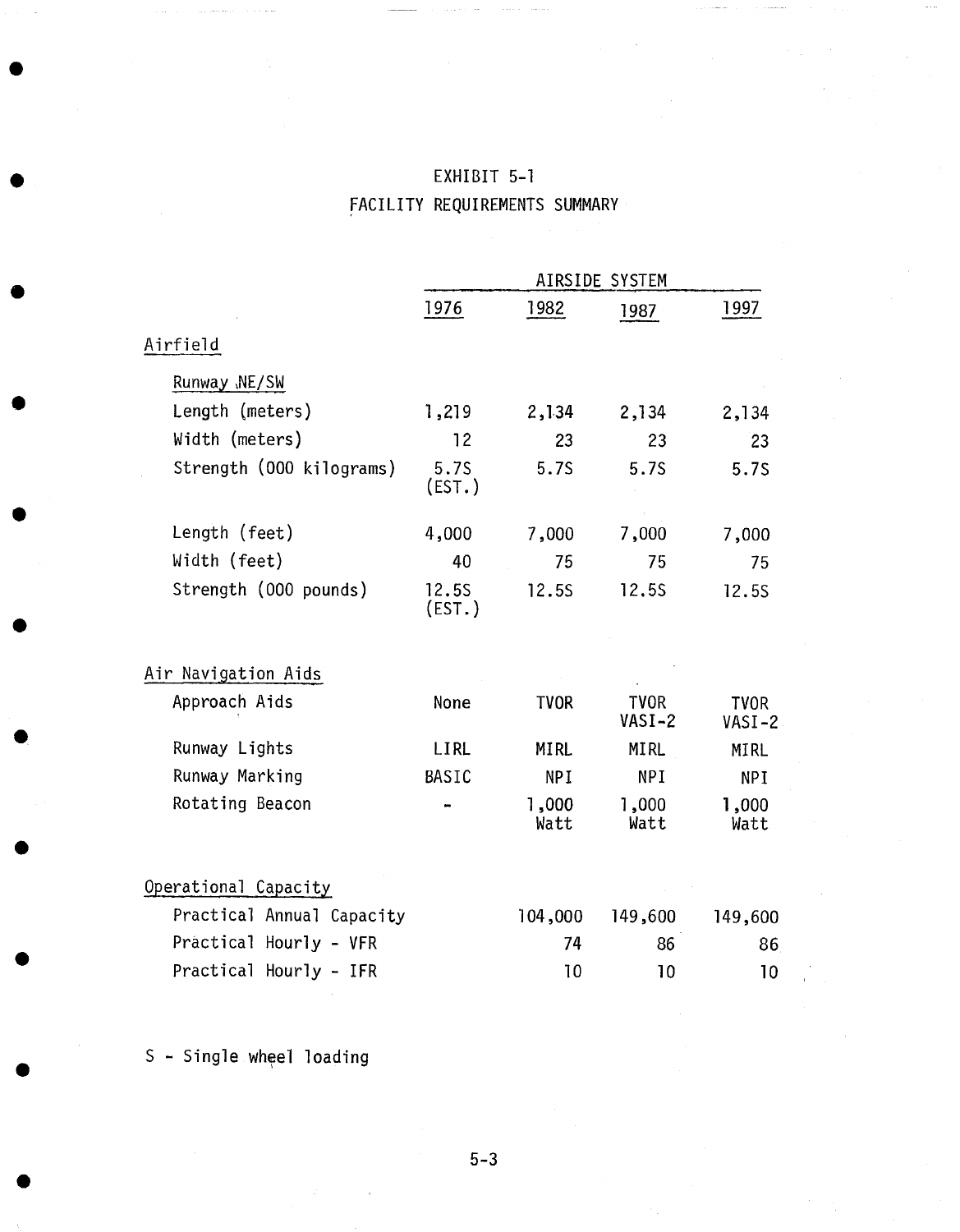# EXHIBIT 5-1<br>(Continued) FACILITY REQUIREMENTS SUMMARY

|                           |          |       | 1               |        |
|---------------------------|----------|-------|-----------------|--------|
|                           | EXISTING |       | PLANNING PERIOD |        |
|                           | 1976     | 1982  | 1987            | 1997   |
| Terminal Building (SF)    |          | 540   | 880             | 1,860  |
| Auto Parking Spaces       |          | 15    | 24              | 50     |
| Fuel Storage (gallons)    |          | 8,000 | 12,000          | 30,000 |
| Aircraft Storage          |          |       |                 |        |
| Outdoor Preference:       |          |       |                 |        |
| Aircraft Tiedowns         | 5        | 14    | 21              | 32     |
| Maintenance Hangars       |          |       |                 |        |
| Maintenance Hangar Spaces |          |       |                 | 9      |
| Tee Hangars               |          |       |                 |        |
| Total Storage             | 5        | 14    | 21              | 41     |
| Indoor Preference:        |          |       |                 |        |
| Aircraft Tiedowns         | 5        | 5     | 6               | 11     |
| Maintenance Hangars       |          |       |                 |        |
| Maintenance Hangar Spaces |          |       |                 | 9      |
| Tee Hangars               |          | 9     | 15              | 21     |
| Total Storage             | 5        | 14    | 21              | 41     |

Source: PRC - R. Dixon Speas Associates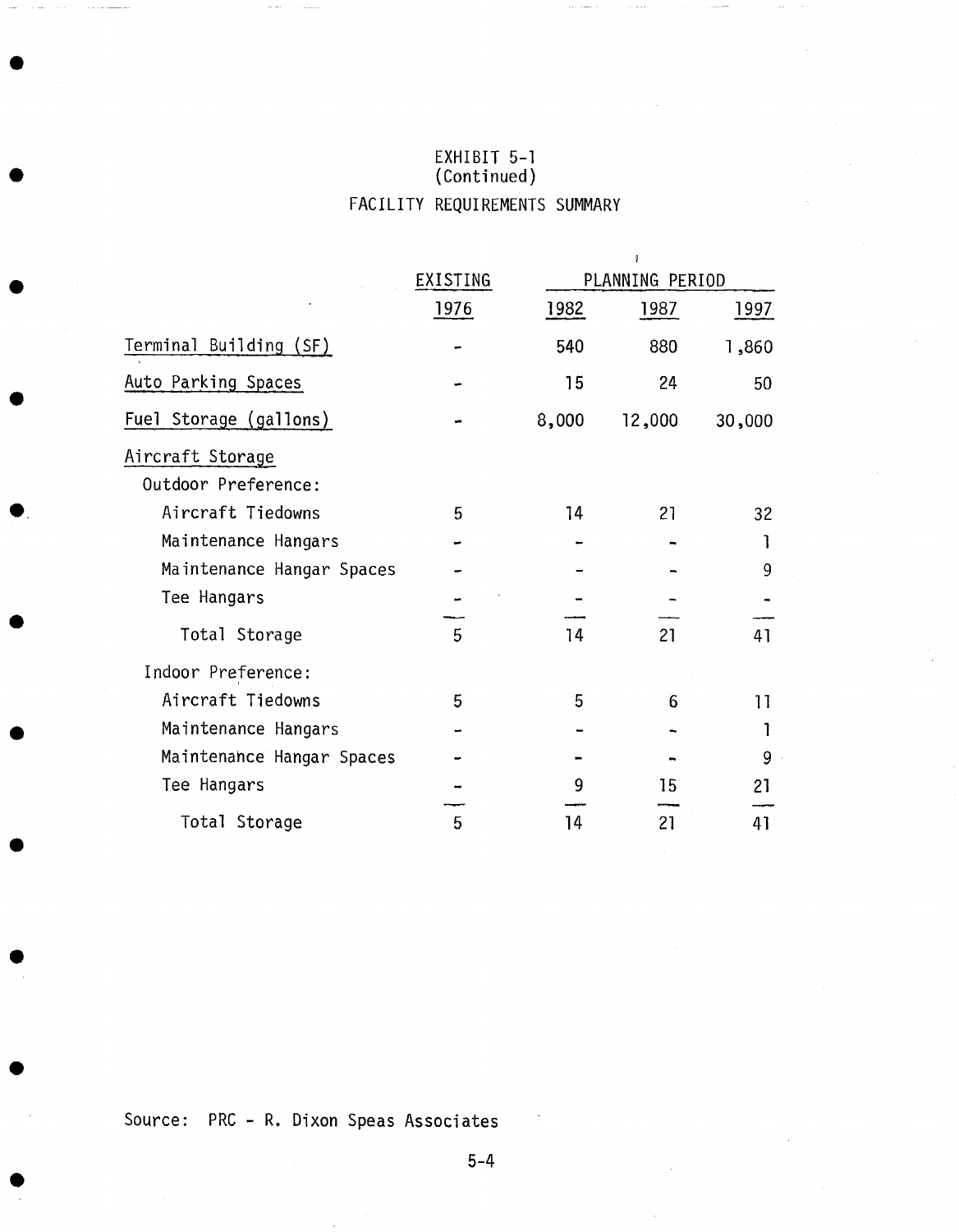15 automobiles. This number will increase incrementally during the latter stages of the planning periods to a requirement for 50 automobile parking positions.

During the short to intermediate-range planning period, it will be necessary to install aviation fuel storage with a capacity of 8,000 gallons. Assuming that forecast activity is achieved during the longrange planning period, the capacity should be increased to a total of 30,000 gallons. Each of these capacities is calculated to cover a one month period of peak activity. Should the demand for turbine fuel arise, it will be necessary to install a 2,000 gallon capacity facility.

#### 5.2 AIRSIDE SYSTEM

The airside system comprises all facilities supporting the transition of aircraft between the parking apron or hangar and enroute flight. Facilities that normally support this transition are runways and associated taxiways, and air navigation aids. The succeeding analysis includes calculations for runway and air navigation aids, followed by an analysis of the terminal airspace and identification of airfield capacity.

#### 5.2.1 Runway Requirements

Three dimensional criteria are normally specified for planning primary, parallel, and crosswind runways, these are: pavement length, width, and bearing strength. Runway requirements are calculated for general aviation airports according to the airport's projected operational role. The preceding working paper projected that the operational role of the airport for the Hopi Tribe will be "General Utility" during each of the two later planning periods.

Planning guidelines suggest that the need for a basic or general utility crosswind runway be evaluated assuming a 10.5 knot (12 mph) maximum allowable crosswind component. Further, the guidelines recommend that sufficient runways of differing orientations be planned so that the air-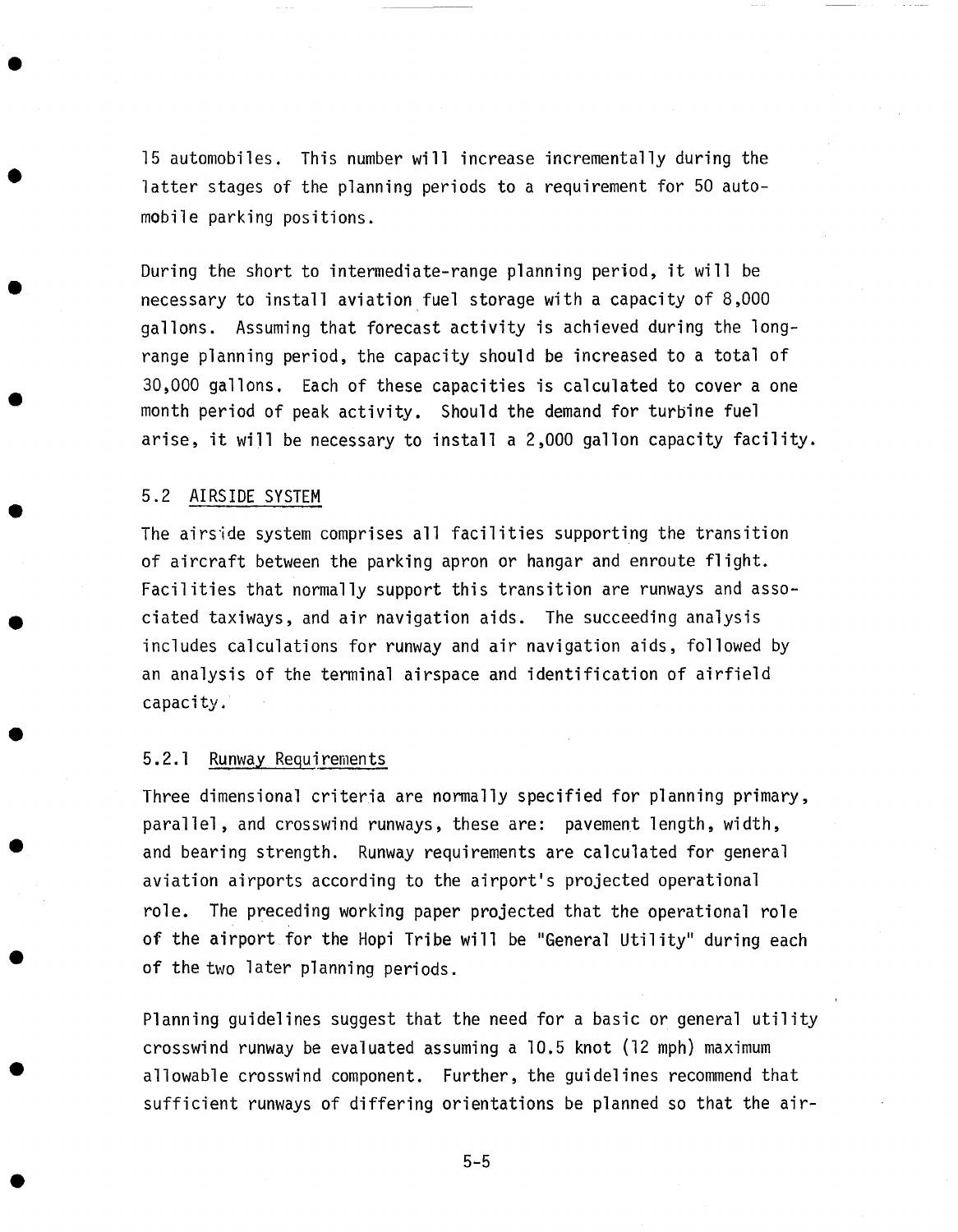port will achieve a 95 percent all-weather wind coverage. Wind coverage is that percent of the time for which operations are considered safe due to acceptable crosswind components. Information gathered from residents of the Mesa area indicate that wind direction is almost entirely southwest to northeast. The orientation of Runway 4/22 at Polacca Airport and the growth of vegetation supports this observation. Accordingly, it is assumed that this orientation will provide 95 percent or better wind coverage with a maximum crosswind component of I0.5 knots (12 mph), and that a crosswind runway will not be required.

Runway requirements for planning basic and general utility airports are calculated using the FAA publication "Utility Airports Air Access to National Transportation". The publication contains runway length curves for determining the required runway length, based on the airport's operational role, elevation, and normal maximum temperature during the hottest month of the year. Runway lengths calculated with this publication insure that sufficient length will be available for the critical aircraft during the time of year when aircraft performance is poorest. The elements used in determination of runway length for the Mesa area are: elevation - 1,676 meters (5,500 feet) above mean sea level, and mean maximum temperature of the hottest month (July at Winslow) 34.3°C (93.7°F). The calculated requirements are illustrated in Exhibit 5-2.

#### 5.2.2 Air Navigation Aids

Air navigation aids directly affecting airport operations can be classified as either a transition or approach aid. Transition aids provide guidance to pilots during the period of transition from departure to enroute, and enroute to approach phases of flight. Approach aids provide guidance during the approach to landing, and are often used for departure guidance.

Transition aid requirements of pilots operating aircraft into and out of the Mesa area cannot be met by existing facilities in the region. The existing Polacca Airport is situated in a location virtually devoid of distinguishing landmarks and pilots unfamiliar with the region may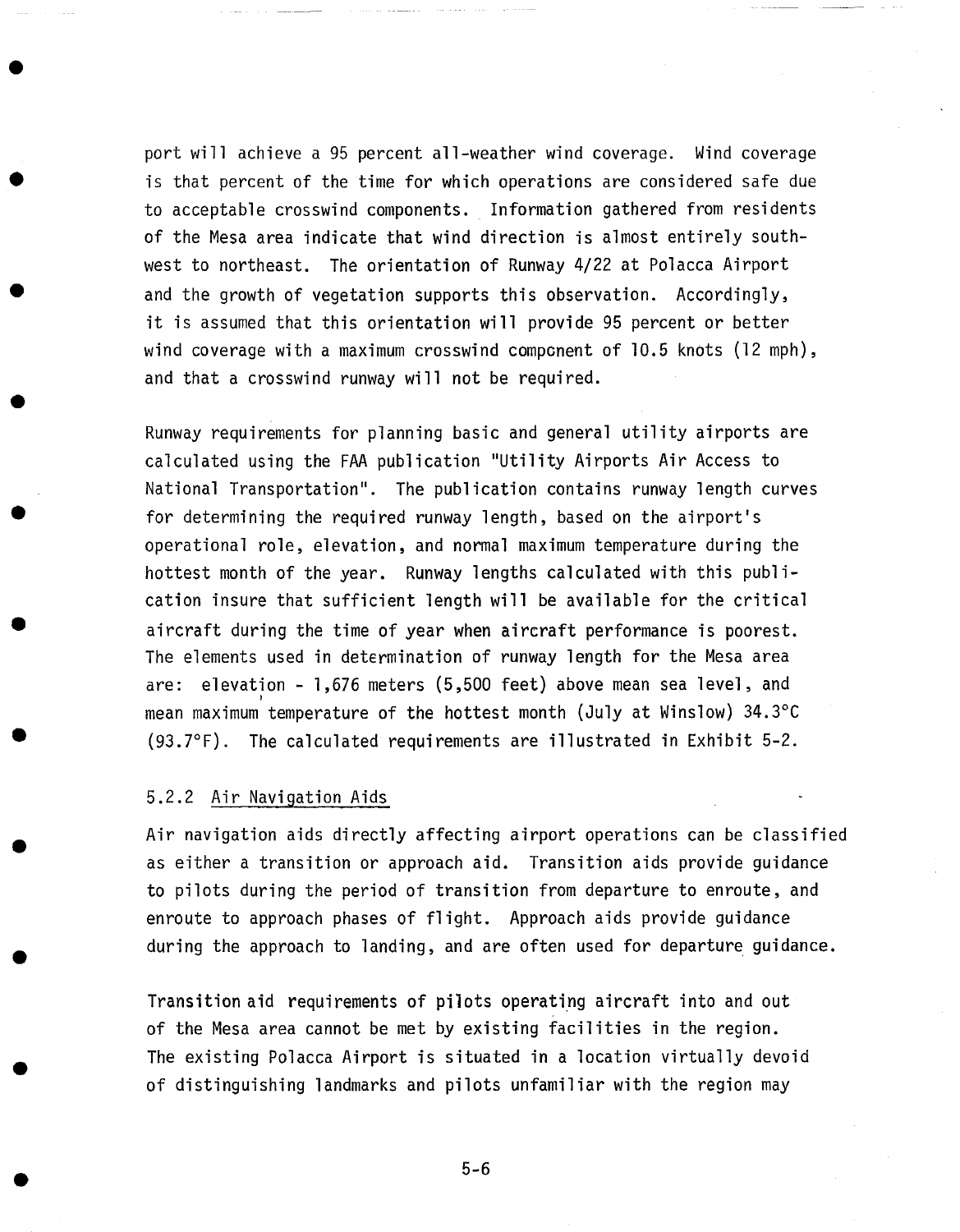| EXHIBIT 5-2 |                     |  |
|-------------|---------------------|--|
|             | RUNWAY REQUIREMENTS |  |

|                                | PLANNING PERIOD |       |       |       |
|--------------------------------|-----------------|-------|-------|-------|
|                                | 1976            | 1981  | 1987  | 1997  |
| RUNWAY 4/22                    |                 |       |       |       |
| International System of Units  |                 |       |       |       |
| Length (meters)                | 1,219           | 2,134 | 2,134 | 2,134 |
| Width (meters)                 | 12.2            | $-23$ | 23    | 23    |
| Strength (000 Kilograms<br>[S] | 5.7<br>(EST.)   | 5.7   | 5.7   | 5.7   |
| U.S. Customary Units           |                 |       |       |       |
| Length (feet)                  | 4,000           | 7,000 | 7,000 | 7,000 |
| Width (feet)                   | 40              | 75    | 75    | 75    |
| Strength (000 pounds [S])      | 12.5<br>(EST.)  | 12.5  | 12.5  | 12.5  |

[S] - Single wheel loading

Source: PRC - R. Dixon Speas Associates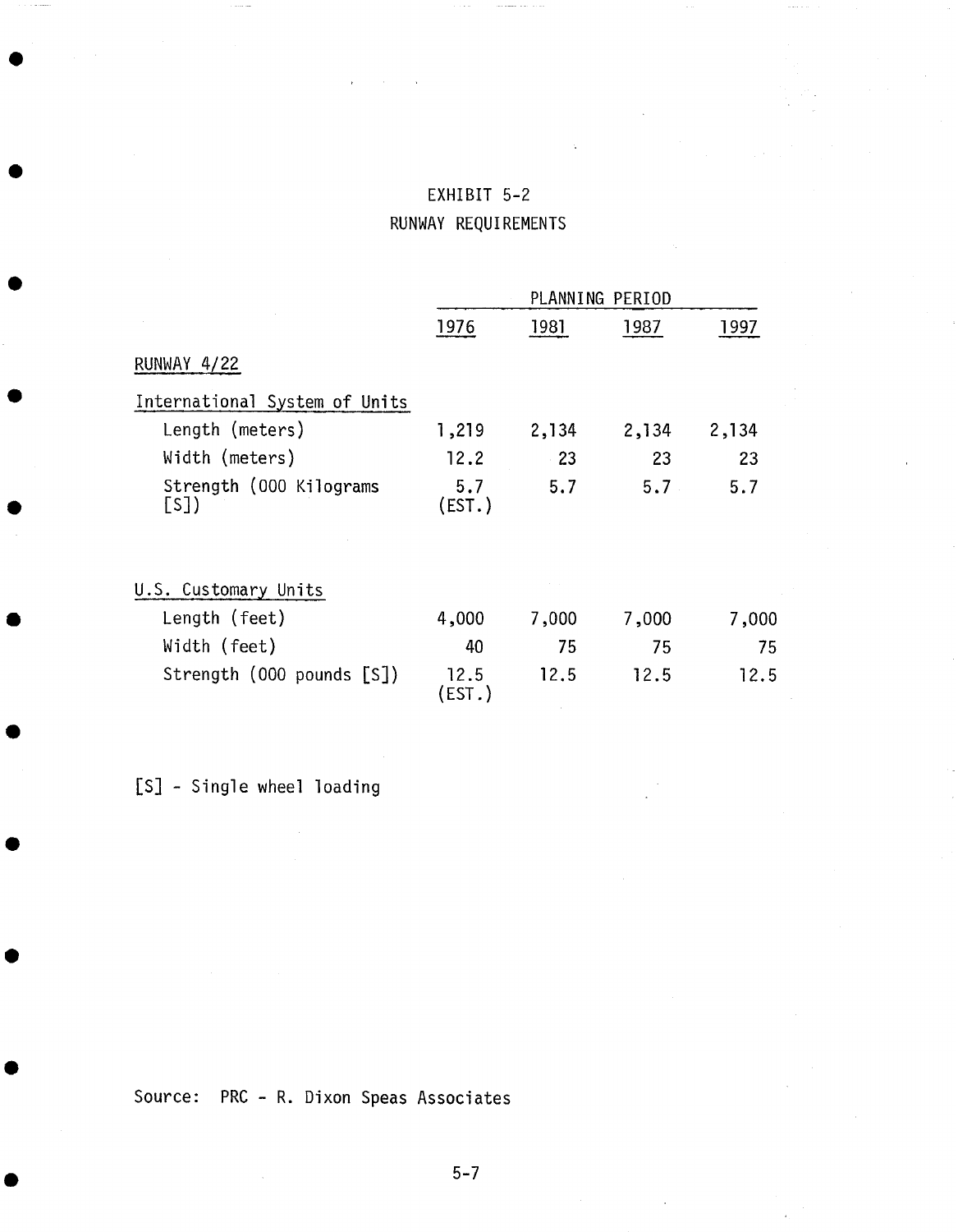experience difficulty locating the airport during clear weather. The nearest Very High Frequency (VHF) navigation aid is a BVORTAC\* at Tuba City, 40 nautical miles west-northwest. Two other VHF navaids exist; at Winslow 57 n.m. south, and at Flagstaff, 78 n.m. southwest. None of these offer a viable non-precision approach. Due to extreme distance and intervening topography, the electronic signals from each of these facilities is degraded to the point that none is usable.

Analysis of available weather records for Flagstaff-Pulliam Airport, 78 nautical miles southwest of the Mesa Area, revealed that weather conditions of 300 foot ceiling and 3/4 mile visibility occurred 157 hours annually. Since no data are available regarding Mesa Area weather, it is assumed herein that the foregoing conditions are applicable to the Mesa Area. The Hopi Tribe has historically utilized Polacca Airport during emergencies involving transportation of sick or injured people to the nearest medical facilities. It is reasonable to expect that this practice will continue. Due to the remote location of the Mesa Area with respect to navigational aids, the airport could be considered unusable for 157 hours each year, during which time one or more medical emergencies might be expected to occur.

Although the forecast annual instrument approach count does not meet the minimum required for a Terminal Very High Frequency Omnidirectional Range, or TVOR, (200 annual instrument approaches) it is not possible to utilize other navigational aids in the region for a non-precision approach to a Mesa Area airport. Therefore, it is reasonable to assume, due to the emergency nature of certain aircraft operations and other reasons cited above, that justification exists to support establishment of a TVOR at the Mesa Area airport.

\* BVORTAC

**0** 

**0** 

- $B =$  Scheduled Broadcast Station (weather)
- VOR = Very High Frequency Omnidirectional Radio Range
- TAC = Ultra High Frequency Navigational Facility Distance Information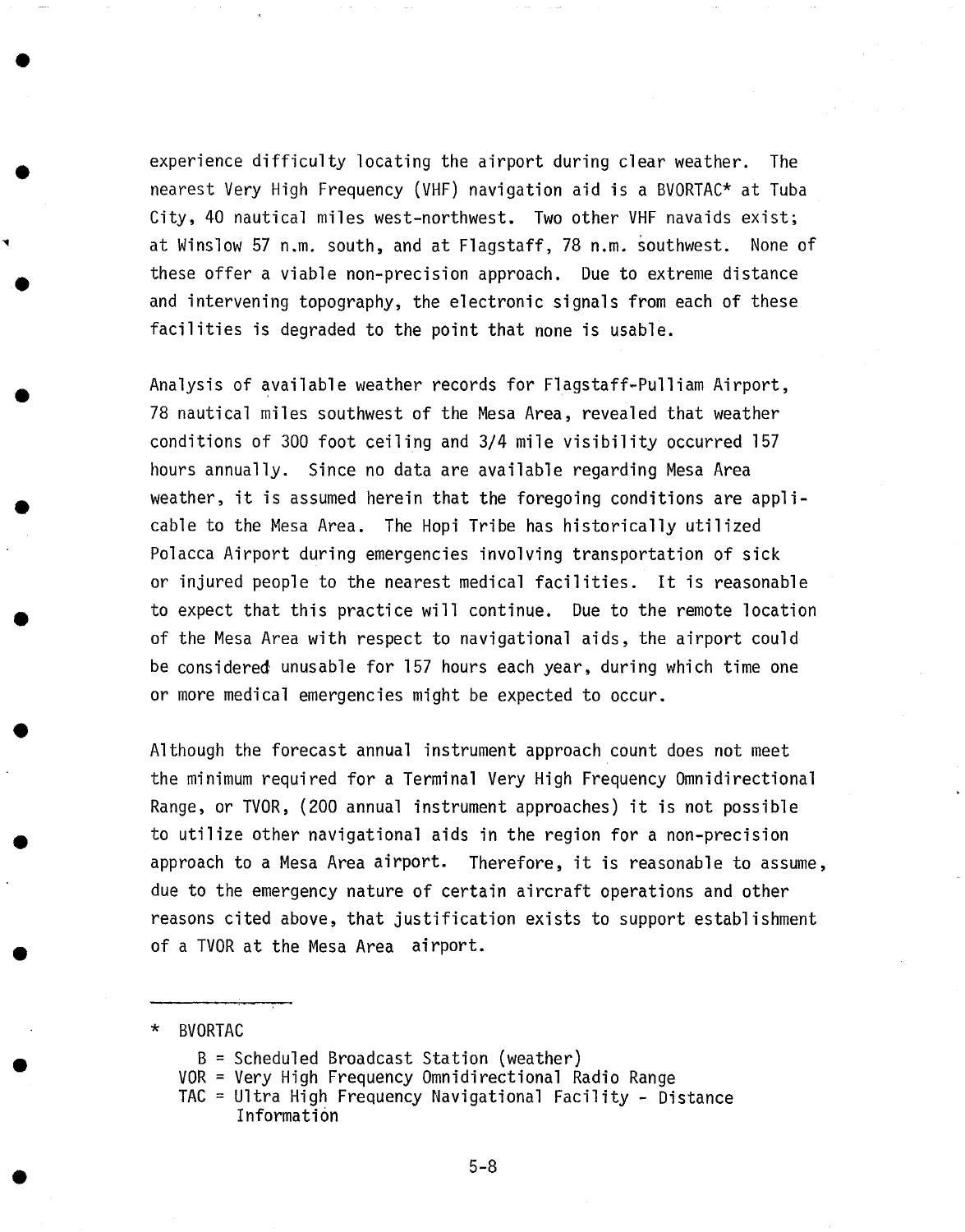Prior to the 1987 planning period, the Mesa Area airport will meet requirements for installation of a VASI-2 (two box visual approach slope indicator), which are: (I) a lighted runway (2) 5,000 or more annual landings, and (3) no large turbojet aircraft operations. This unit enhances approach safety during visual approaches.

#### 5.2.3 Airspace Analysis

An airport's airspace is analyzed with respect to two primary concerns: interaction with surrounding airports and obstruction clearance requirements. The former concern, interaction with surrounding airports, occurs when the airspace reserved for aircraft arriving and departing one airport must be shared with airspace reserved for aircraft arriving and departing another airport. Further, this interaction is categorized as occurring during either IFR (Instrument Flight Rules) weather conditions or during VFR (Visual Flight Rules) weather conditions. The airspace interaction can determine a particular airport's capacity by controlling the number of airfield arrivals and/or departures.

Two airports exist (one a private facility) at a distance of 18.5 nautical miles from Polacca Airport; Rocky Ridge (private) to the north-northwest and Low Mountain to the northeast. The only other nearby airports consist of Pinon Airport, 21 n.m. north-northeast, and Toyei Airport, 25 n.m. east-southeast of Polacca. Each of these is a low activity facility, and there is no airspace interaction.

Perhaps the primary deterrent to the free use of airspace in the Mesa Area is a training route utilized by the U.S. Air Force and U.S. Navy. This route is known as the Holbrook "Olive Branch" Route or Holbrook OB-20. An Olive Branch Route is a training route used by USAF and USN jet aircraft in both VFR and IFR weather conditions from the surface to the published altitude. Holbrook OB-20 is a north-south route 8 n.m. wide, the center of which passes 15 n.m. west of Polacca Airport at a maximum altitude of 8,300 feet MSL, or 2,800 feet above Polacca Airport.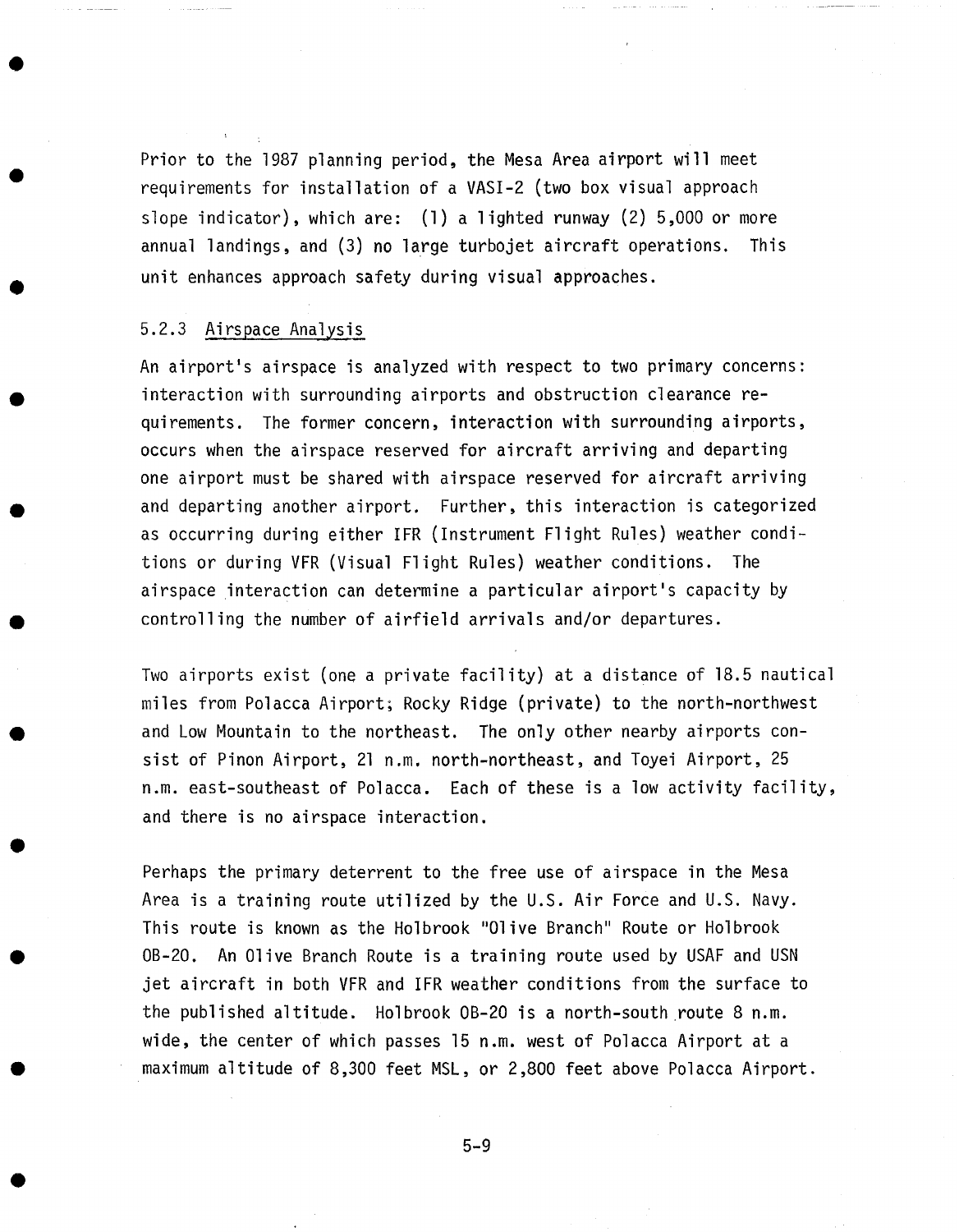Hours of operation for Primary Penetration are 24 hours daily, 7 days per week. Alternate Penetration occurs from 0200Z through 1600Z and from 1900Z through 2300Z daily, 7 days per week. Exhibit 5-3 indicates the extent of Holbrook OB-20 in the Mesa Area.

#### 5.2.4 Airfield Capacity

Capacity of an airfield is measured by the number of aircraft movements (takeoffs and landings) that can be accommodated, assuming an average tolerable level of delay. The assumption usedin this study is: airfield capacity is reached when delays to aircraft departures average two minutes during the two adjacent peak hours of the week. The requirement for additional airfield capacity is identified by comparing the estimated long-range capacity of the initial airfield, to the forecast of aircraft movements. Both hourly and annual demand/capacity comparisons are made to determine any required taxiway and runway improvements. Capacities are calculated using the Airport Capacity Handbook. $\frac{1}{2}$ 

The airport's long-range airfield capacity is estimated based on an analysis of the runways, taxiways, and instrument approaches. Factors having a major effect on the calculation of airfield capacity include average weather conditions, airspace constraints, and the forecast type of aircraft activity. The assumptions for the calculation of the Mesa Area initial airfield long-range capacity are presented in Exhibit 5-4.

Given the assumptions presented in Exhibit 5-4, the VFR Practical Hourly Capacity (PHOCAP) was calculated to be 86 aircraft movements, and the IFR PHOCAP was calculated to be I0 aircraft movements. Assuming that peaking will occur according to public desire, the long-range Practical Annual Capacity (PANCAP) was calculated to be 149,600 aircraft movements, and the Planning PANCAP to be 119,700 aircraft movements. The Planning PANCAP (80% of PANCAP) is the point at which the FAA recommends that additional airfield capacity becomes available for use.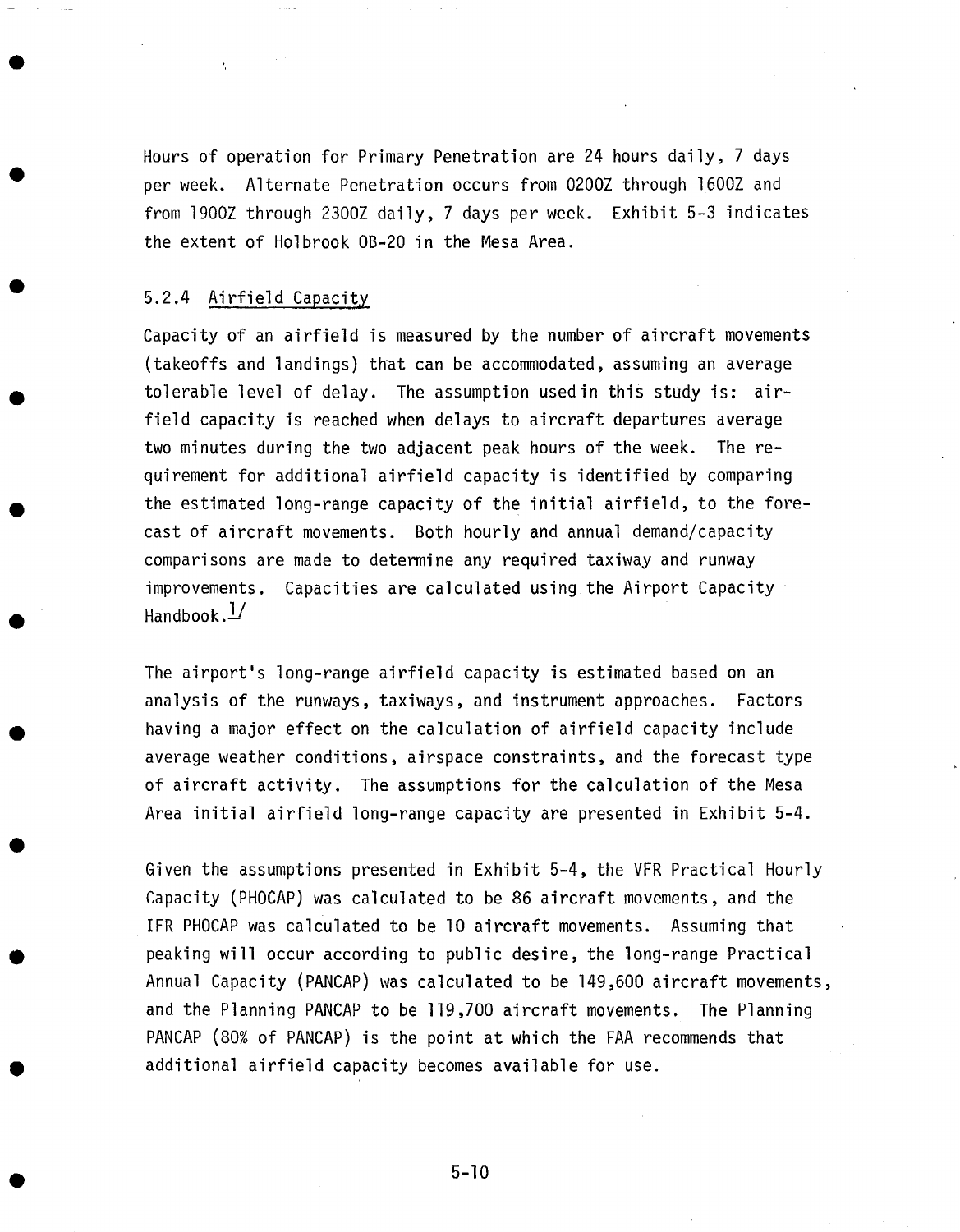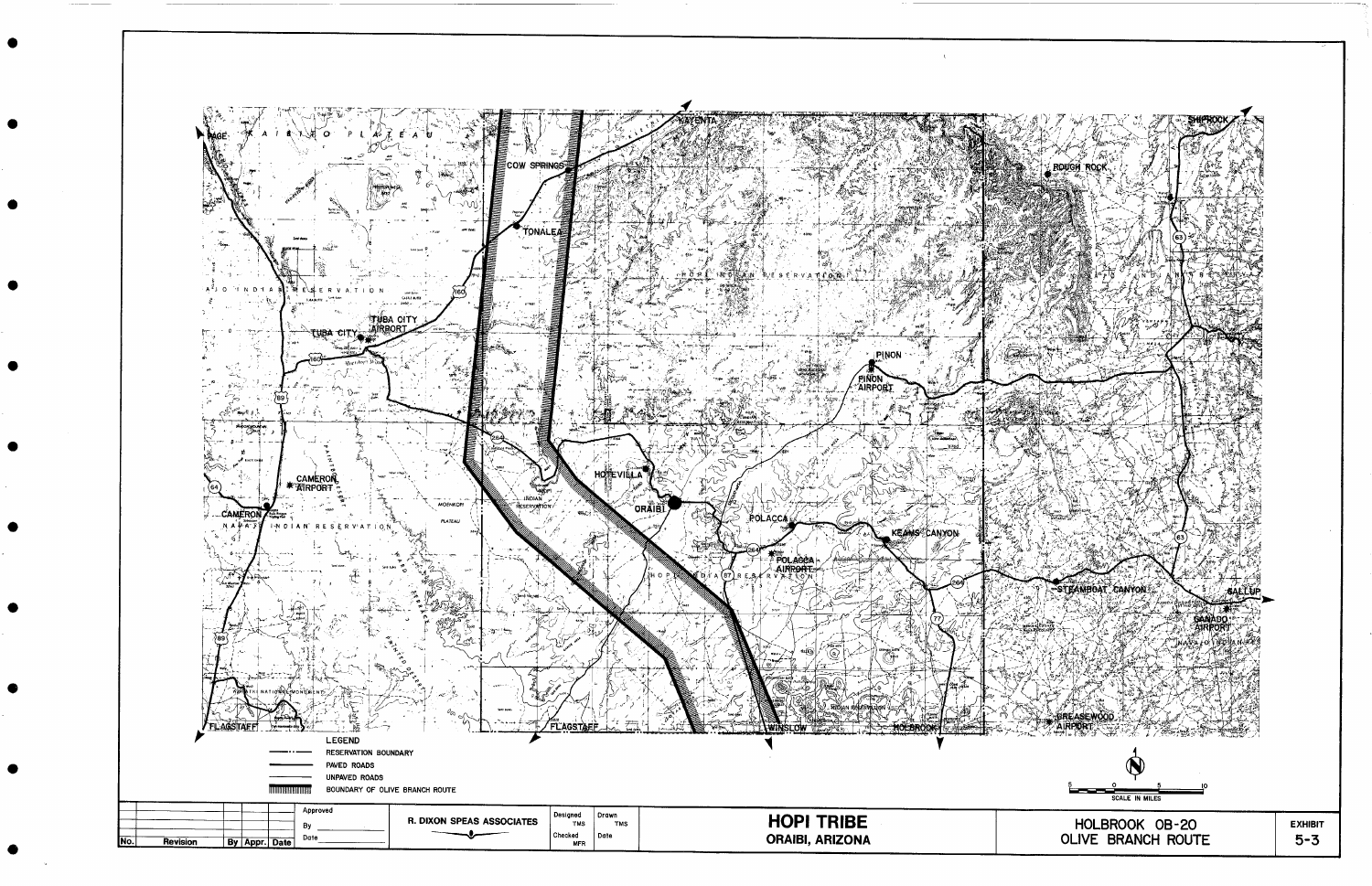## EXHIBIT 5-4

### ASSUMPTIONS FOR THE CALCULATION OF AIRFIELD CAPACITY

| $\bullet$ | AIRCRAFT CLASS      | 1997<br>AIRCRAFT MOVEMENTS | 1997<br>AIRCRAFT MIX (%) |
|-----------|---------------------|----------------------------|--------------------------|
|           | C                   | 2,425                      | 7.9                      |
|           | D/E                 | 30,575                     | 92.1                     |
|           | TOTAL               | 33,000                     | 100.0%                   |
| $\bullet$ | TOUCH & GO ACTIVITY | 9,900                      | 30.0%                    |
|           |                     |                            |                          |

• NON-PREClSlON INSTRUMENT APPROACH (TVOR)

**°** NON-RADAR ENVIRONMENT

Source: PRC - R. Dixon Speas Associates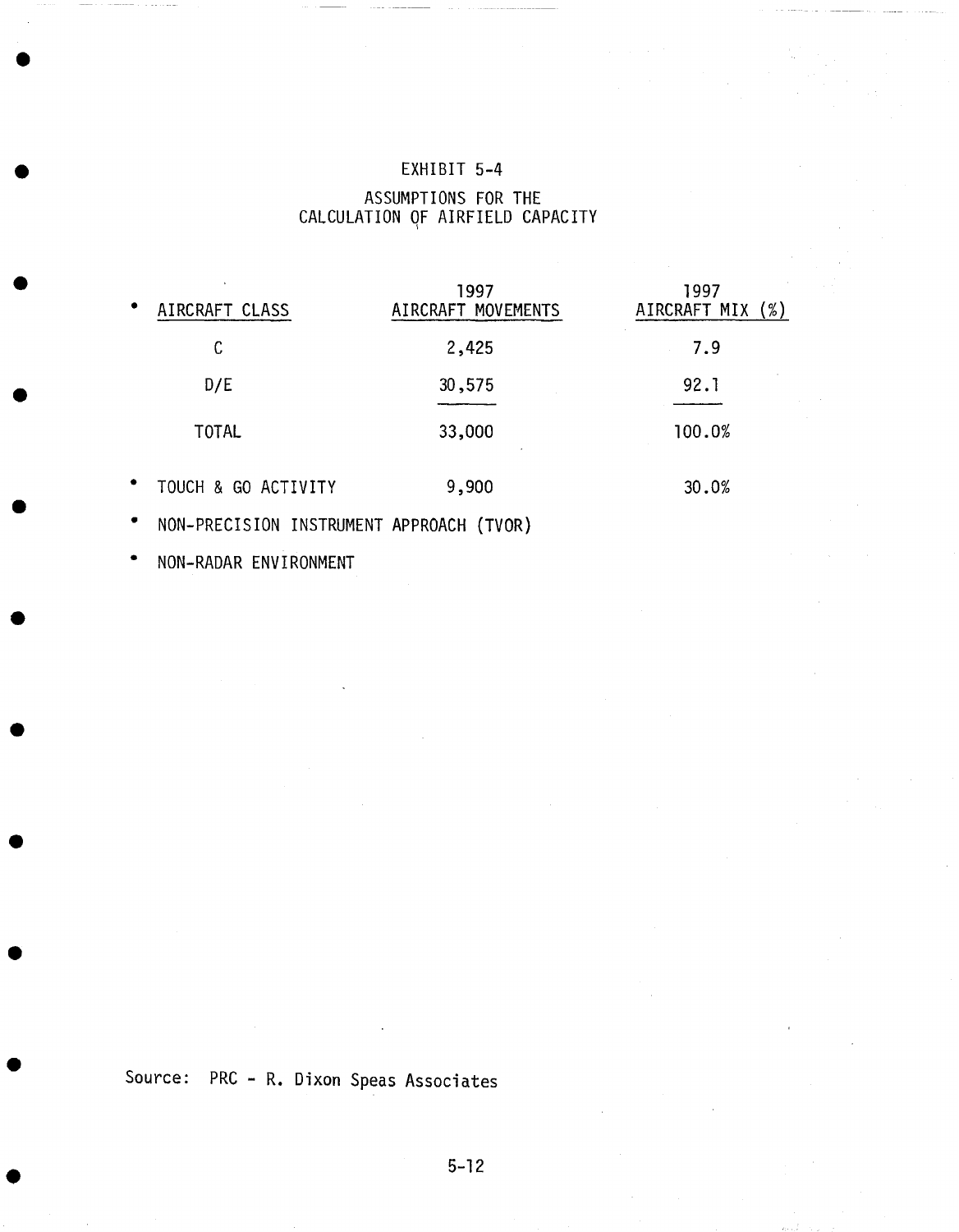

Source: PRC - R. Dixon Speas Associates

| DIXON SPEAS ASSOCIATES<br>я.<br>Noiation Consultants | <b>HOPI TRIBE</b><br>ORAIBI, ARIZONA | <b>EXHIBIT</b> |
|------------------------------------------------------|--------------------------------------|----------------|
|                                                      | AIRFIELD DEMAND/CAPACITY COMPARISON  | $5 - 5$        |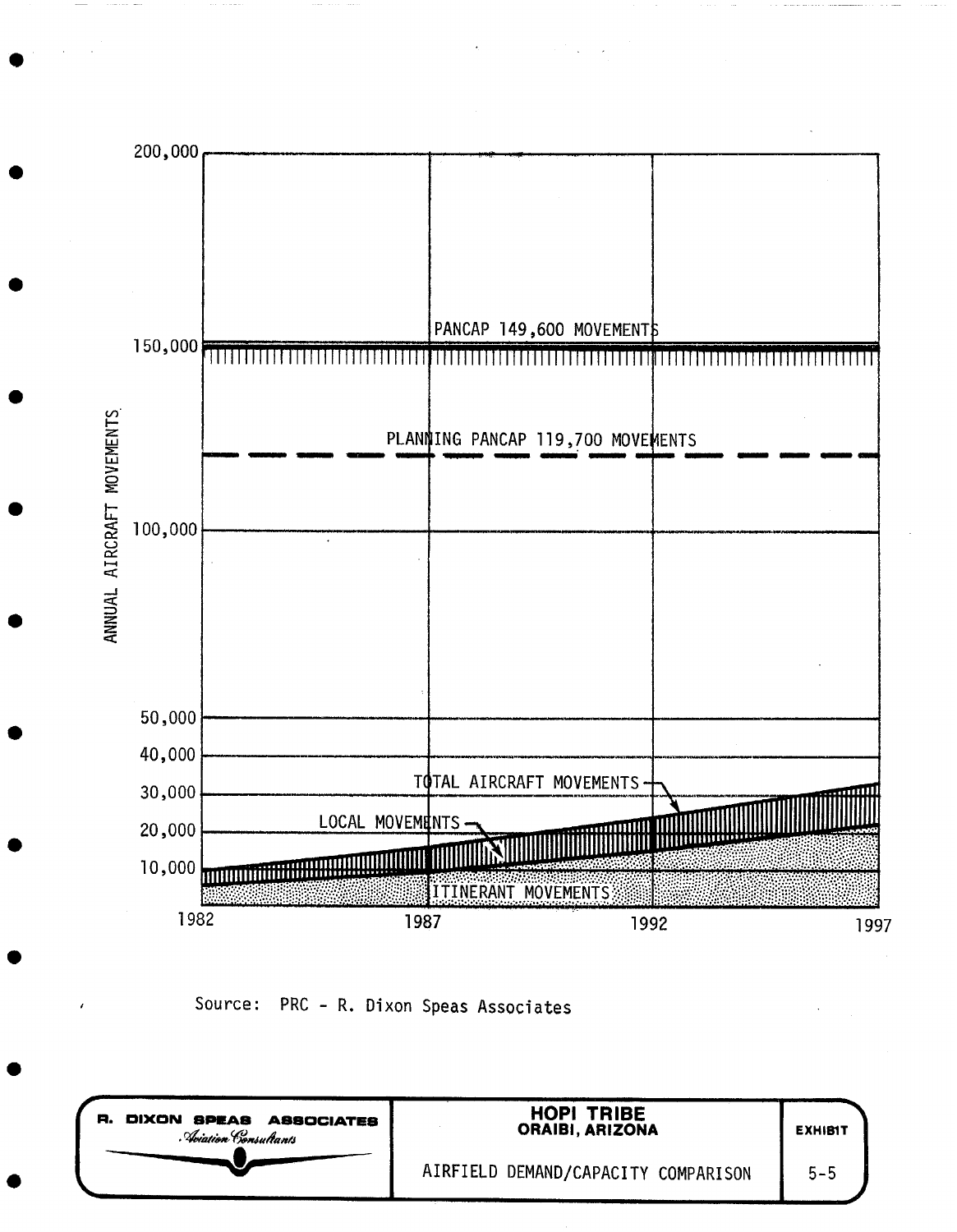A comparison of the forecast annual demand and the airport's long-range airfield capacity is graphically depicted in Exhibit 5-5. The illustration shows that a single runway will provide sufficient capacity to accommodate the long-range forecast demand for the Mesa Area airport, and a significant time thereafter.

#### 5.3 LANDSIDE SYSTEM

The airport landside system is comprised of all facilities supporting the movement of passengers and goods between the community's ground transportation system and the airport's airside system, and also any facilities used in the maintenance or protection of those facilities.

The general aviation landside system is normally comprised of competing privately owned Fixed Base Operators (FBO's). The FBO's usually provide one or more of the basic general aviation services, which include: aircraft storage, fueling, maintenance, aircraft charter and rental, or flight instruction. Facilities needed to support these services include automobile parking, pilot and passenger lounges, office space, classrooms, maintenance hangars, aircraft parking aprons, and indoor aircraft storage.

In the case of the Mesa Area airport, however, justification to initiate a business venture such as a fixed base operator facility, will not exist for an indeterminate period due to the low level of forecast activity. Accordingly, one FBO has been identified in the 1988-1997 planning period as a possibility, should higher demand level be realized.

Terminal building space (pilot and passenger lounges, offices and toilets, etc.) requirements are based on relationship of area of floor space to the number of busy hour pilots and passengers. A unit figure of 49 square feet per busy hour pilot and passenger was applied. Automobile parking requirements were calculated by assuming that 1.3 spaces are needed for each busy hour pilot and passenger. The calculated terminal facility requirements are presented in Exhibit 5-6.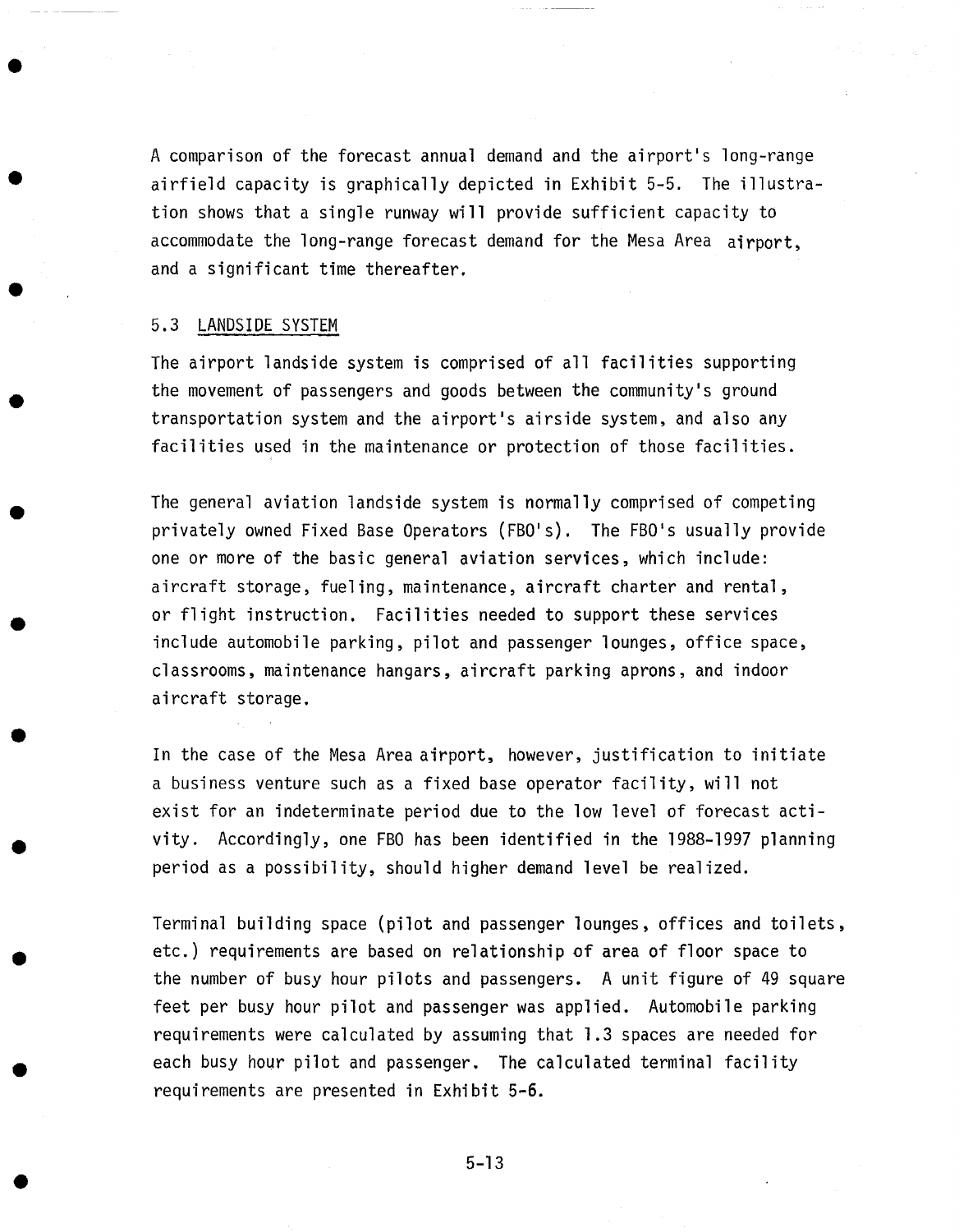# EXHIBIT 5-6 FACILITY REQUIREMENTS - LANDSIDE SYSTEM

|                                     | EXISTING | PLANNING PERIOD |        |        |
|-------------------------------------|----------|-----------------|--------|--------|
|                                     | 1976     | 1982            | 1987   | 1997   |
| Facilities Design Demand            |          |                 |        |        |
| Total Based Aircraft                | 4        | 9               | 15     | 30     |
| Busy Hour Transient Aircraft        | ı        | 5               | 6      | 11     |
| Total Storage Positions<br>Required | 5        | 14              | 21     | 41     |
| Busy Hour Enplanements              | 4        | 11              | 18     | 38     |
| Terminal Building (SF)              |          | 540             | 880    | 1,860  |
| Auto Parking Spaces                 |          | 15              | 24     | 50     |
| Fuel Storage (gallons)              |          | 8,000           | 12,000 | 30,000 |
| Aircraft Storage                    |          |                 |        |        |
| Outdoor Preference:                 |          |                 |        |        |
| Aircraft Tiedowns                   | 5        | 14              | 21     | 32     |
| Maintenance Hangars                 |          |                 |        | 1      |
| Maintenance Hangar Spaces           |          |                 |        | 9      |
| Tee Hangars                         |          |                 |        |        |
| Total Storage                       | 5        | 14              | 21     | 41     |
| Indoor Preference:                  |          |                 |        |        |
| Aircraft Tiedowns                   | 5        | 5               | 6      | 11     |
| Maintenance Hangars                 |          |                 |        | ı      |
| Maintenance Hangar Spaces           |          |                 |        | 9      |
| Tee Hangars                         |          | 9               | 15     | 21     |
| Total Storage                       | 5        | 14              | 21     | 41     |

Source: PRC - R. Dixon Speas Associates

5-]5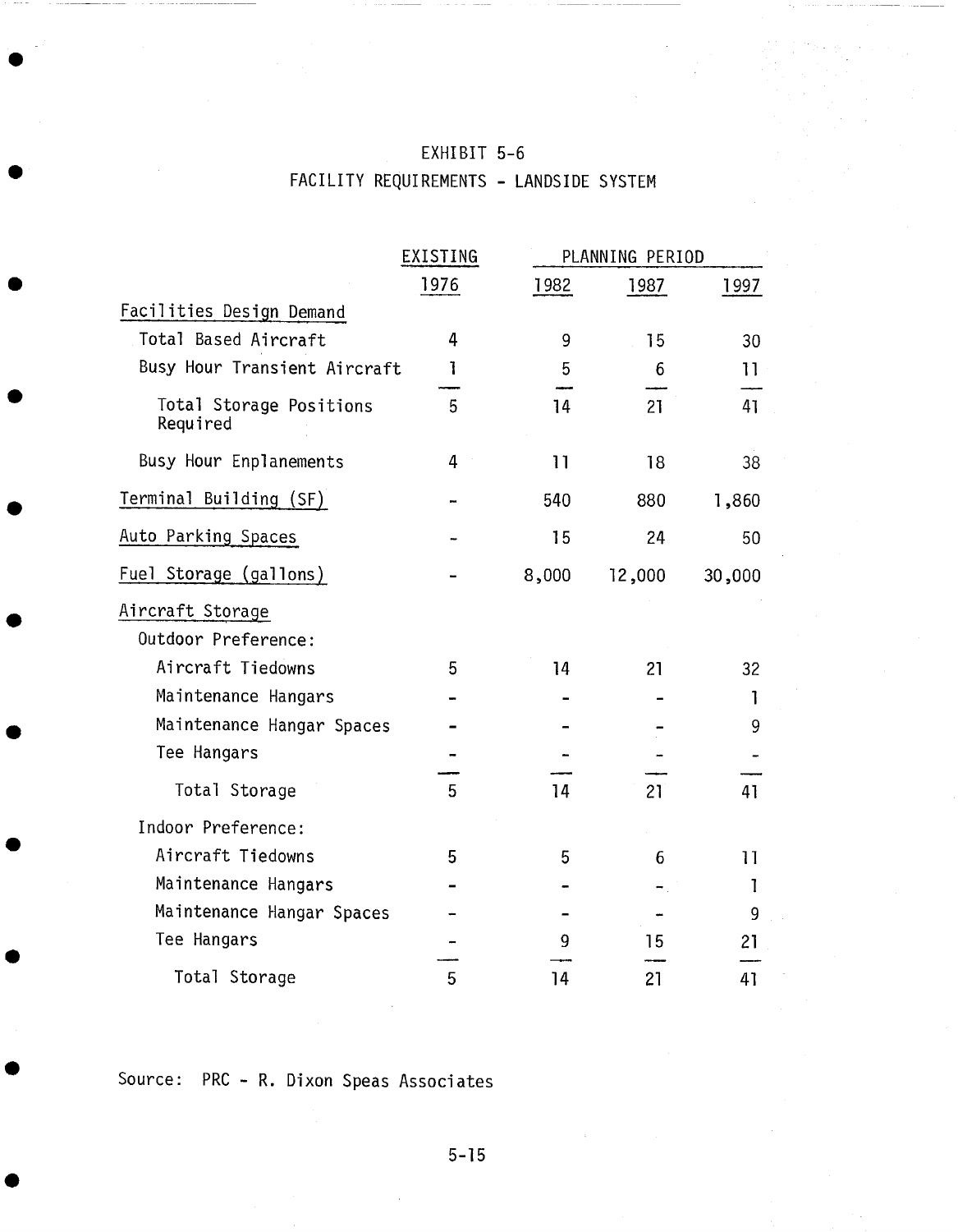Weather conditions, investment decisions, and the attitude of local aircraft owners determine the proportion of based aircraft requiring indoor storage. As the airport develops, the latter two criteria change, usually resulting in a changing proportion of based aircraft preferring indoor storage, as opposed to outdoor. Since there is a question as to which preference aircraft owners will choose, plans are drawn such that the option exists to build a higher percentage of either indoor or outdoor storage positions. Therefore, to guide facilities planning, facility requirements are calculated assuming that a maximum of I00 percent of the based aircraft will prefer indoor storage, and that a maximum of I00 percent will prefer outdoor storage. The calculated facility requirements are presented in Exhibit 5-6. Notice that the total storage positions required under either preference are equal. Advantages of enclosed aircraft storage in the Mesa Area are obvious: due to extremes of climate, protection from the elements is a paramount consideration. A secondary, but perhaps equally important consideration, involves security against theft and vandalism, particularly during those hours when the airport is unattended. Approximately 25 percent of all aircraft storage positions should be designed to accommodate light multi-engine aircraft, the remainder for single-engine aircraft. The dimensional standards for the hangar and tiedowns are presented in Exhibit 5-7.

### 5.4 OPERATIONAL SUPPORT

Airport management and maintenance needs of the airport will not be of a magnitude requiring a full time staff. However, in order to provide required services for both local and itinerant activity, it will be necessary to establish definite hours during which a trained attendant will be available to park itinerant aircraft, clean windshields, fuel aircraft and record sales, etc. Suggested hours of operation for these services are 0700 to 1900 seven days a week. It is not anticipated that any repairs, other than very minor items requiring little skill, be offered until such time as a qualified fixed base operator establishes a facility.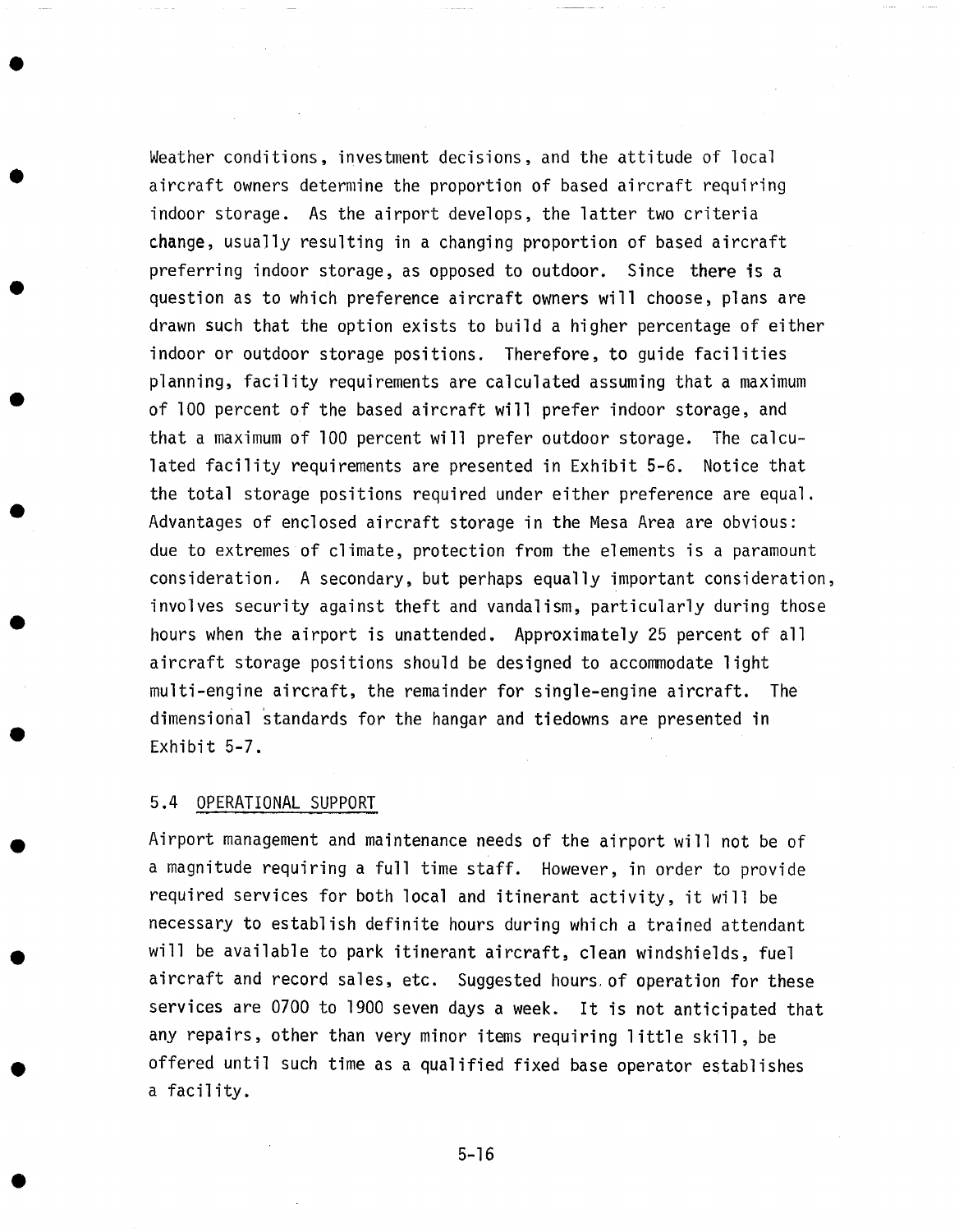# EXHIBIT 5-7 TEE HANGAR AND TIEDOWN<br>DIMENSIONING REQUIREMENTS

 $\ddot{\phantom{a}}$ 

TEE HANGARS

 $\ddot{\phantom{1}}$ 

 $41.2$  CLEAR ાફ  $\frac{9}{16}$  $20.2^{\circ}$ **CLEAR** 138-63.<br>ELCH ADDITIONAL 2 UNITS INCREASES LENGTH 63')



TIEDOWN LAYOUT